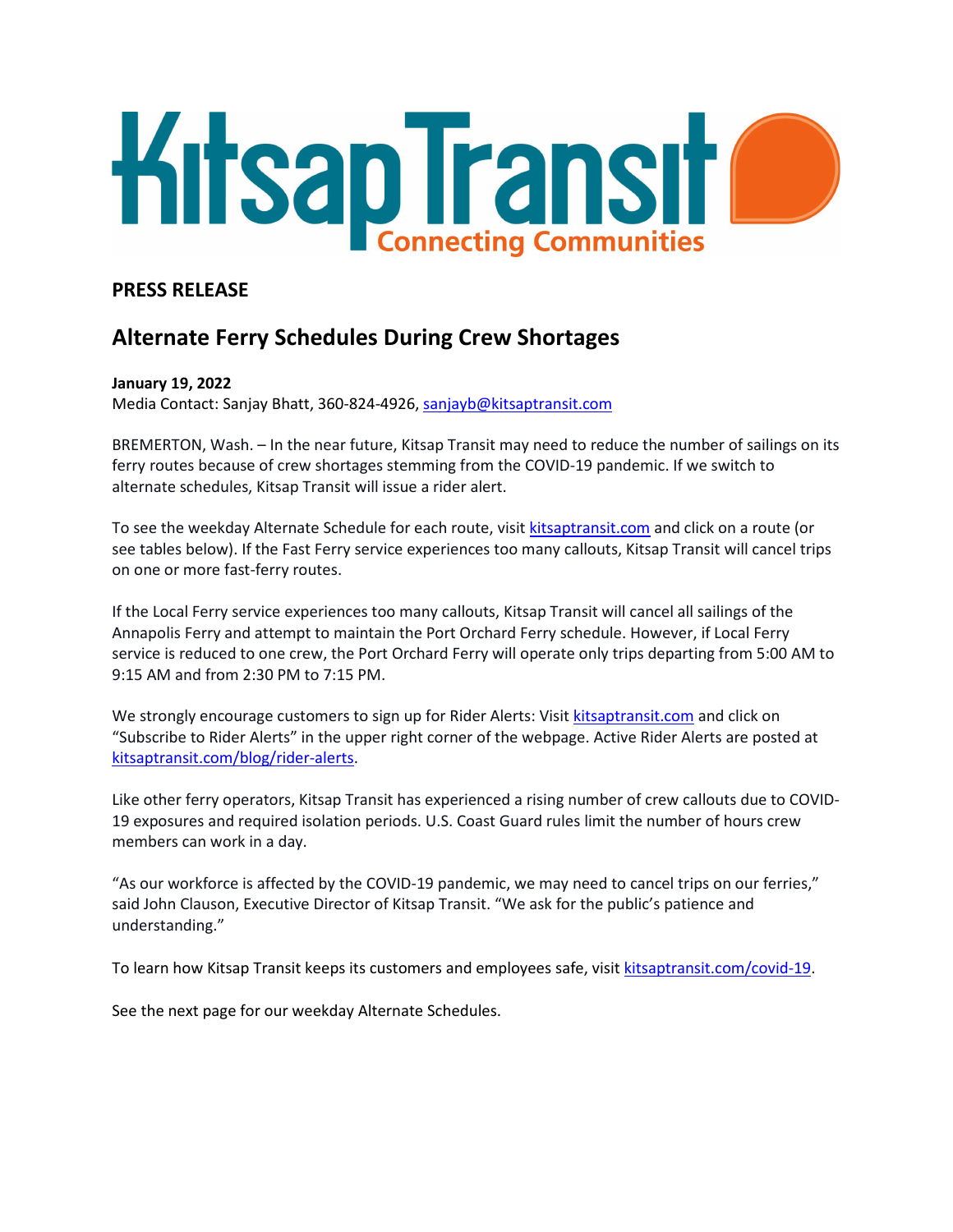### **KINGSTON/SEATTLE ROUTE**

| <b>Depart Kingston Ferry</b><br><b>Dock</b> | <b>Arrive Seattle Ferry</b><br><b>Dock</b> | <b>Depart Seattle Ferry</b><br><b>Dock</b> | <b>Arrive Kingston Ferry</b><br><b>Dock</b> |
|---------------------------------------------|--------------------------------------------|--------------------------------------------|---------------------------------------------|
| AM 5:25                                     | AM 6:04                                    | AM 6:15                                    | AM 6:54                                     |
| 7:05                                        | 7:44                                       | 7:55                                       | 8:34                                        |
| 8:45                                        | 9:24                                       |                                            |                                             |
| <b>PM 2:35</b>                              | <b>PM 3:14</b>                             | <b>PM 3:25</b>                             | PM 4:04                                     |
| 4:15                                        | 4:54                                       | 5:05                                       | 5:44                                        |

### **SOUTHWORTH/SEATTLE ROUTE**

| <b>Depart Southworth</b><br><b>Ferry Dock</b> | <b>Arrive Seattle Ferry</b><br><b>Dock</b> | <b>Depart Seattle Ferry</b><br><b>Dock</b> | <b>Arrive Southworth</b><br><b>Ferry Dock</b> |
|-----------------------------------------------|--------------------------------------------|--------------------------------------------|-----------------------------------------------|
| AM 5:10                                       | AM 5:36                                    | AM 5:45                                    | AM 6:11                                       |
| 6:20                                          | 6:46                                       | 6:55                                       | 7:26                                          |
| 7:35                                          | 8:01                                       |                                            |                                               |
|                                               |                                            | <b>PM 4:05</b>                             | PM 4:31                                       |
| <b>PM 4:40</b>                                | <b>PM 5:06</b>                             | 5:15                                       | 5:41                                          |

### **BREMERTON/SEATTLE ROUTE**

Two-Crew Schedule

| <b>Depart Bremerton</b><br><b>Ferry Dock</b> | <b>Arrive Seattle Ferry</b><br><b>Dock</b> | <b>Depart Seattle Ferry</b><br><b>Dock</b> | <b>Arrive Bremerton Ferry</b><br><b>Dock</b> |
|----------------------------------------------|--------------------------------------------|--------------------------------------------|----------------------------------------------|
| AM 4:40                                      | AM 5:10                                    | AM 5:20                                    | AM 5:50                                      |
| 5:25                                         | 5:55                                       | 6:05                                       | 6:35                                         |
| 6:05                                         | 6:35                                       | 6:45                                       | 7:15                                         |
| 6:45                                         | 7:15                                       | 7:25                                       | 7:54                                         |
| 7:25                                         | 7:55                                       | 8:00                                       | 8:30                                         |
| 8:05                                         | 8:35                                       | 8:40                                       | 9:10                                         |
| <b>PM 3:15</b>                               | <b>PM 3:45</b>                             | <b>PM 3:55</b>                             | <b>PM 4:25</b>                               |
| 3:45                                         | 4:15                                       | 4:25                                       | 4:55                                         |
| 4:30                                         | 5:00                                       | 5:10                                       | 5:40                                         |
| 5:00                                         | 5:30                                       | 5:40                                       | 6:10                                         |
| 5:45                                         | 6:15                                       | 6:25                                       | 6:55                                         |

One-Crew Schedule

| <b>Depart Bremerton</b><br><b>Ferry Dock</b> | <b>Arrive Seattle Ferry</b><br><b>Dock</b> | <b>Depart Seattle Ferry</b><br><b>Dock</b> | <b>Arrive Bremerton Ferry</b><br><b>Dock</b> |
|----------------------------------------------|--------------------------------------------|--------------------------------------------|----------------------------------------------|
| AM 5:25                                      | AM 5:55                                    | AM 6:05                                    | AM 6:35                                      |
| 6:45                                         | 7:15                                       | 7:25                                       | 7:54                                         |
| 8:05                                         | 8:35                                       | 8:40                                       | 9:10                                         |